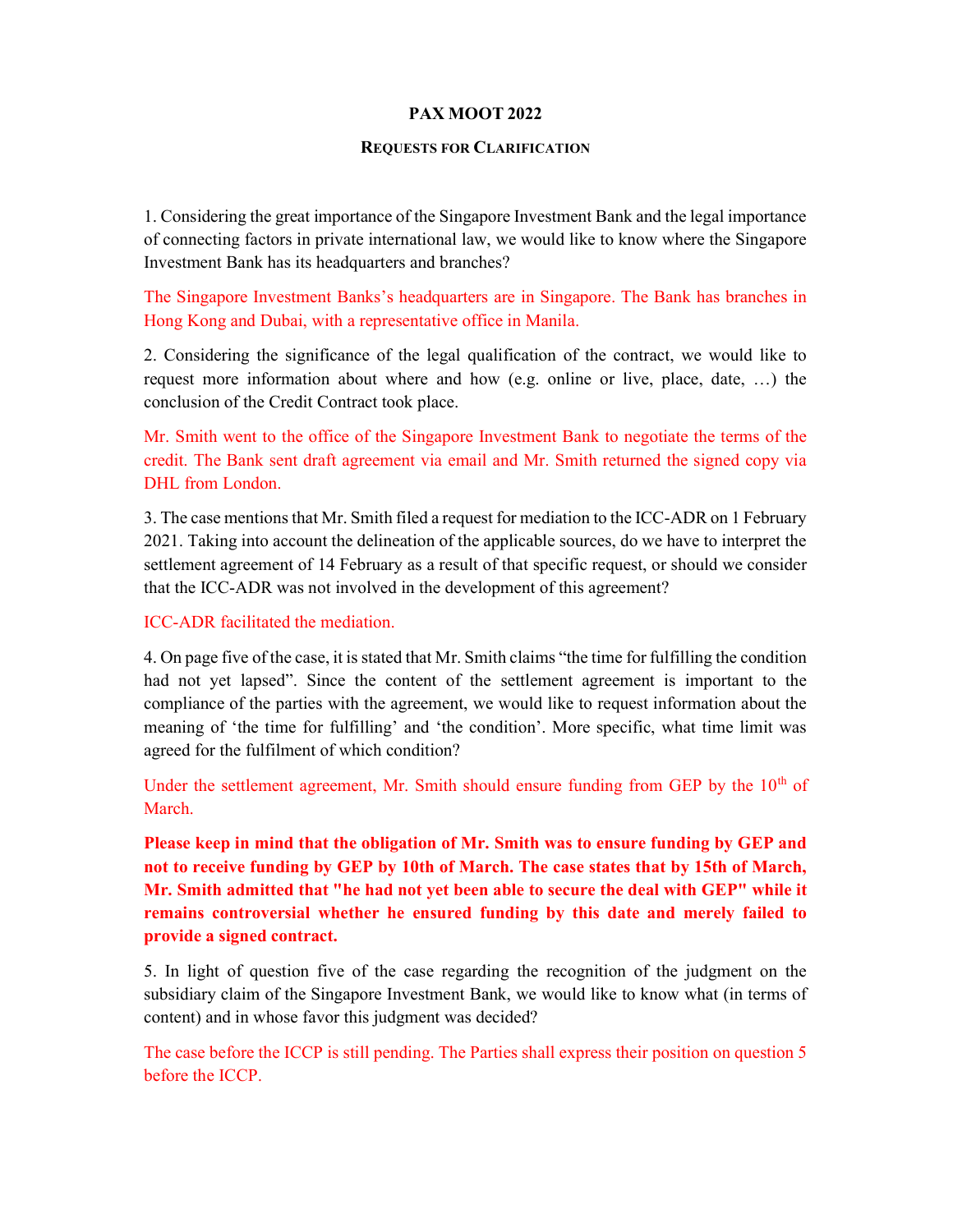6. Is there a contract or some kind of other document or evidence that shows Mr. Smith's and the Bank's cooperation/negotiations?

There is written evidence of Mr. Smith and the bank's cooperation.

7. The above question also applies to the initial loan agreement, the payment of the first installment, as well as the other conditions agreed upon by the parties.

The Bank keeps record of Mr. Smith's application for credit; AML full compliance report on Mr. Smith and the necessary approvals by the Bank's Management and Supervisory bodies.

8. Did Mr. Smith sign the Loan Agreement with SIB in its main office (in Singapore) or in its branch office in another state (e.g. France or UK)?

Mr. Smith signed the Loan agreement on paper and sent it via DHL from London.

9. What exactly was in the settlement between Mr. Smith and SIB? Was there any formalistic flaw?

No, there was no formalistic flaw.

10. Where did the parties (Mr. Smith and the Singapore Bank) settle the agreement on 14th February 2021?

In Singapore.

11. Did the parties agree to a time limit for the GEP refunding?

Yes, Mr. Smith needed to ensure funding from GEP by 10<sup>th</sup> of March.

Please keep in mind that the obligation of Mr. Smith was to ensure funding by GEP and not to receive funding by GEP by 10th of March. The case states that by 15th of March, Mr. Smith admitted that "he had not yet been able to secure the deal with GEP" while it remains controversial whether he ensured funding by this date and merely failed to provide a signed contract.

12. Where was the case during the January and March 2021 period?

After the expiration of the 30-day period of time upon services of the Order via Messenger and given the fact that no opposition was received by ICCP within this period of time, and taking into account an appropriate period of time to allow a statement to arrive, ICCP declared the European enforcement order enforceable using standard form G, as set out in Annex VII of the Regulation.

13. Did Mr Smith discover the alleged deficiencies in service before or after the Order for Payment was declared enforceable on 30th March 2021?

Mr. Smith was not sure that the document he received via Messenger was true and original.

14. What does Mr Smith's job scope entail:

- 1. as a practicing solicitor in the UK;
- 2. as a practicing solicitor in Singapore; and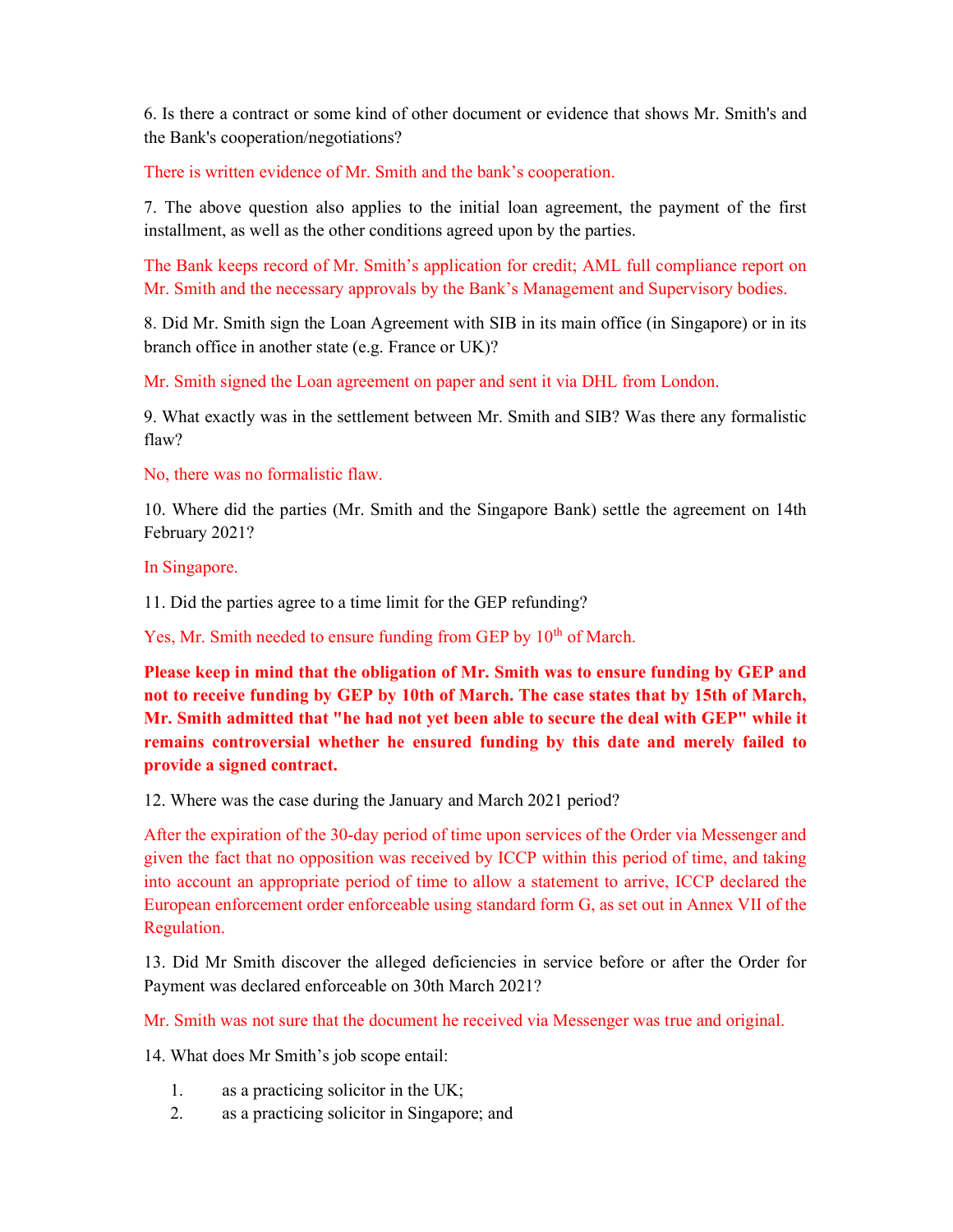3. as the "bridge across the development canyon"?

Mr. Smith as a practicing solicitor handles the Projects & Energy and Projects & Infrastructure department. He has been ranked in Chambers Global 2019 and 2020 in both practice areas as an Eminent Practitioner for Singapore. Clients say that "Mr. Smith is low-key but well respected. He is very efficient and commercial in finding solutions for clients."

15. When Mr Smith was dismissed from his law firm in London and had "no job" in June 2020, was he still:

- 1. a practicing solicitor in Singapore; and/or
- 2. involved in the specific field of work of development aid to NGOs in Asia?

### Mr. Smith's dismissal from the law firm is not related to his bar rights.

16. When arguing that the 2005 Hague Convention does not apply to the recognition of the judgement on the subsidiary claim, can we rely on the grounds for refusing relief contained in Article 9?

### This is up to the parties to decide based on the facts of the case.

17. It was stated that "for many years his main focus was access to justice, but recently he has moved more into the area of clean and affordable energy". How and when exactly did Mr Smith effect this transition from "access to justice" to "clean and affordable energy"? Was this before or after 2017 when he purchased the apartments in France?

### Mr. Smith has been interested in clean and affordable energy since 2009.

18. Was the settlement agreement of 14 February 2021 resulted from mediation (that is in this case a process, whereby parties attempt to reach an amicable settlement of their dispute with the assistance of a third person or persons, i.e., a "mediator") after Mr. Smith filed a request for mediation to the ICC-ADR on the 1 February 2021 or was it resulted by negotiations between the parties (Singapore Investment Bank and Mr. Smith) without the assistance of a mediator and where was this settlement signed?

### The agreement resulted from ICC-ADR mediation.

19. Should Mr. Smith be considered a member of the bar association of Singapore such that the original credit contract can be considered to have been signed in the context of his professional activities conducted in Singapore, in a way that this may affect where his habitual residence is situated?

### See answer to Q. 15.

20. Could we assume that the Singapore Investment Bank's Legal Team response by email to Mr. Smith after he crossed out in pen "competent court of Singapore" and wrote instead "International Commercial Courts of Paris (ICCP) shall have jurisdiction to resolve the case" is a means of effective communication to express their agreement of altering this specific clause and grant jurisdiction to the ICCP?

### This is up to the parties to argue.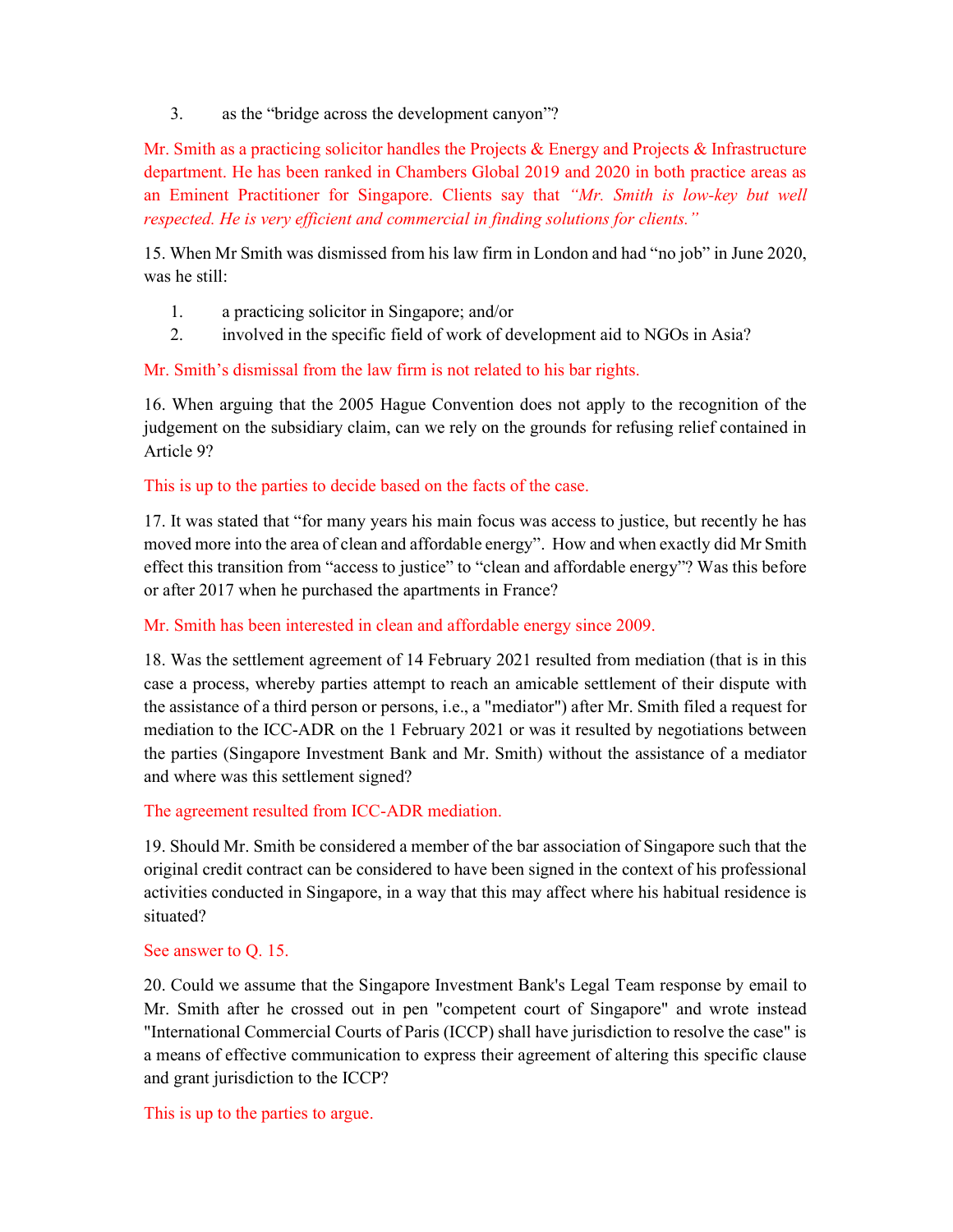21. In the present context, should a boiler-plate clause be interpreted as being subject to change or should it be interpreted as a clause with terms that cannot be changed, even through implied agreement?

## This is up to the parties to argue.

22. In the absence of a specific time limit within which Mr. Smith had to find an alternative source of finance under the settlement agreement of 14 February 2021, should this time limit be construed as referring to a "reasonable" amount of time?

## See Q. 11.

23. Did Mr. Smith communicate via his professional or private e-mail address and did he present himself as a solicitor etc.?

Mr. Smith sent all communication to the bank via DHL. The Bank though used Mr. Smith's email available for previous business dealings between the bank and Mr. Smith, namely: j.smith@solicitor.uk.

24. Was Mr. Smith, on 28 January 2021, via Facebook sent the relevant forms (forms  $A - F$ ) from the Regulation (EC) No 1896/2006 and the form stating that the addressee may refuse to accept the document if it is not written in a language which the addressee understands from Regulation (EC) No. 1393/2007?

## Yes.

25. Did Mr. Smith use the entire loan to pay off the construction company, which converted the apartments into carbon-neutral multifunctional office space or did Mr. Smith use any part of the loan to purchase any goods in connection to the renovation e. g. buying the furniture for the office himself?

Mr. Smith transferred the loan in full to the investment company. The company provided monthly reports on the progress of the work.

26. In what legal capacity did the Singapore Investment Bank operate in the EU at the time of the conclusion of the Credit Contract (a branch, agency, person, any other legal capacity...)?

This is up to the parties to decide based on the facts of the case.

27. Was the address specified in the Credit Contract the actual and current address of Mr. Smith throughout the service procedure?

## Yes.

28. Is there a link between the NGOs which rent apartments to Mr Smith and the NGOs who are clients of Mr Smith as a lawyer? Are they the same ones?

### Sometimes.

29. Did Mr Smith agree in the loan agreement to be notified by electronic means of any issues relating to the loan? is there more factual informations available on whether he answered the text or not?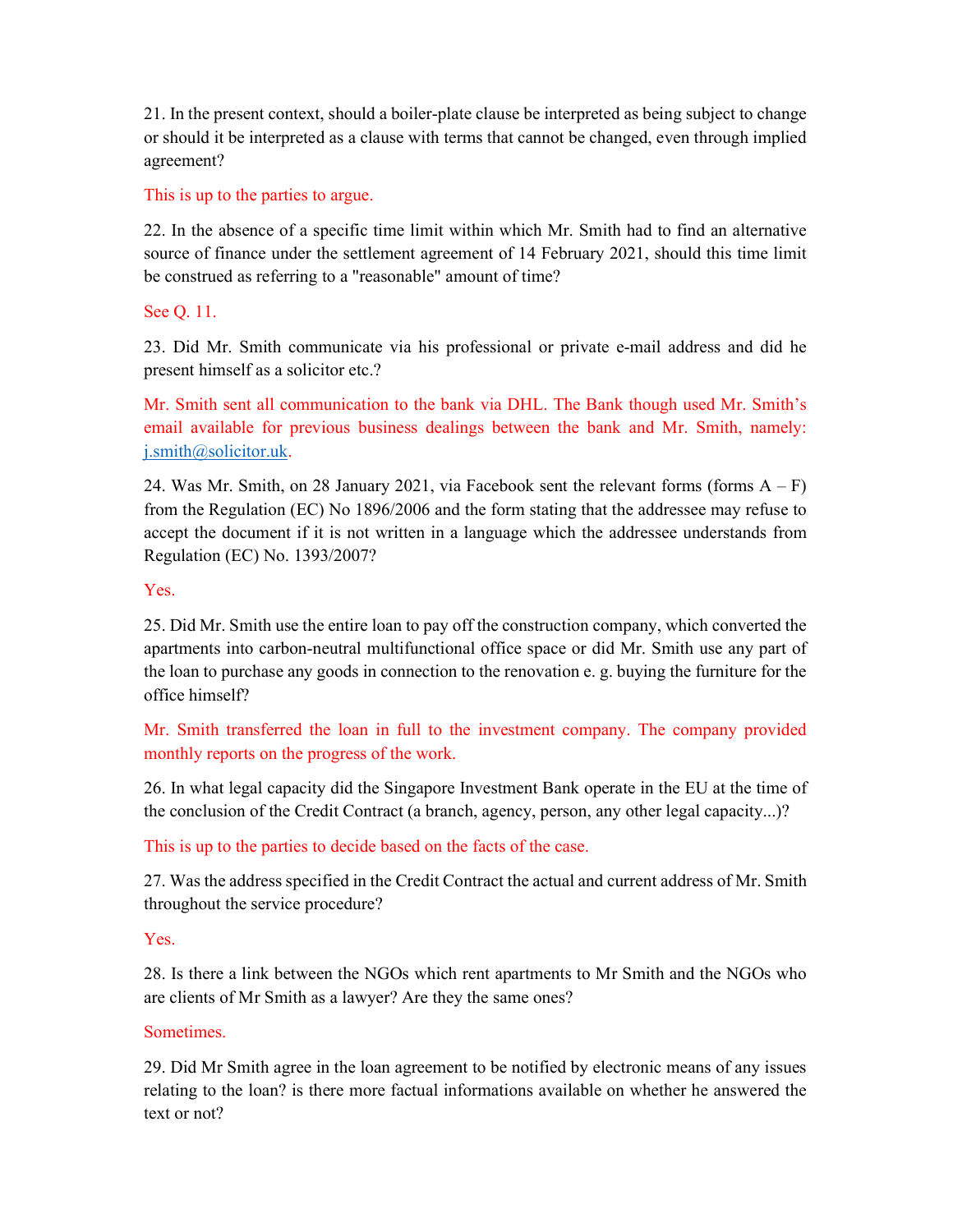No.

30. When did the Singapore National bank file its subsidiary claim?

On 21<sup>st</sup> of April 2021.

31. Was there a time limit in the mediation agreement for Mr. Smith to secure a deal with the Green Energy Company?

See Q. 11.

32. Are the neighbors in London or Amsterdam?

In London.

33. Upon being notified by Mr Smith, did a mediator from the ICC-ADR or any other mediator help Mr Smith and the Singapore Investment Bank reach the settlement agreement and if they did so, what kind of evidence did they provide to Mr Smith and the Singapore Investment Bank?

A mediator participated in the process.

34. From which of his immovable property in Paris does Mr Smith receive or intend to receive any income?

# Mr. Smith did not have a specific plan in this regard.

35. From which municipality did the notice of return, which the court received in the beginning of January 2021, come from?

# London.

36. Which personal or business connections in- and outside the UK has Mr Smith had since his dismissal from the law firm in June 2020?

# After his dismissal, Mr. Smith planned to work by himself and not in a corporate structure anymore.

37. In December 2020, when the court was unable to locate Mr Smith, did the court effect service by a method other than that described in Article 13 Regulation No 1896/2006, and is there a document complying with the requirements of Regulation No 1896/2006 for each of the attempts to serve Mr Smith at the addresses given in the case?

# No.

38. Is the agreement signed on 14 February 2021 between Mr. Smith and the Singapore investment Bank about the new repayment schedule resulting from:

- a. conciliation or mediation in the case pending before the ICCP creating a European Order for Payment Procedure initiated by the Singapore Investment Bank on 25 October 2020;
- b. the mediation pending before the ICC-ADR initiated by Mr. Smith on 1 February 2021 to reschedule his debt;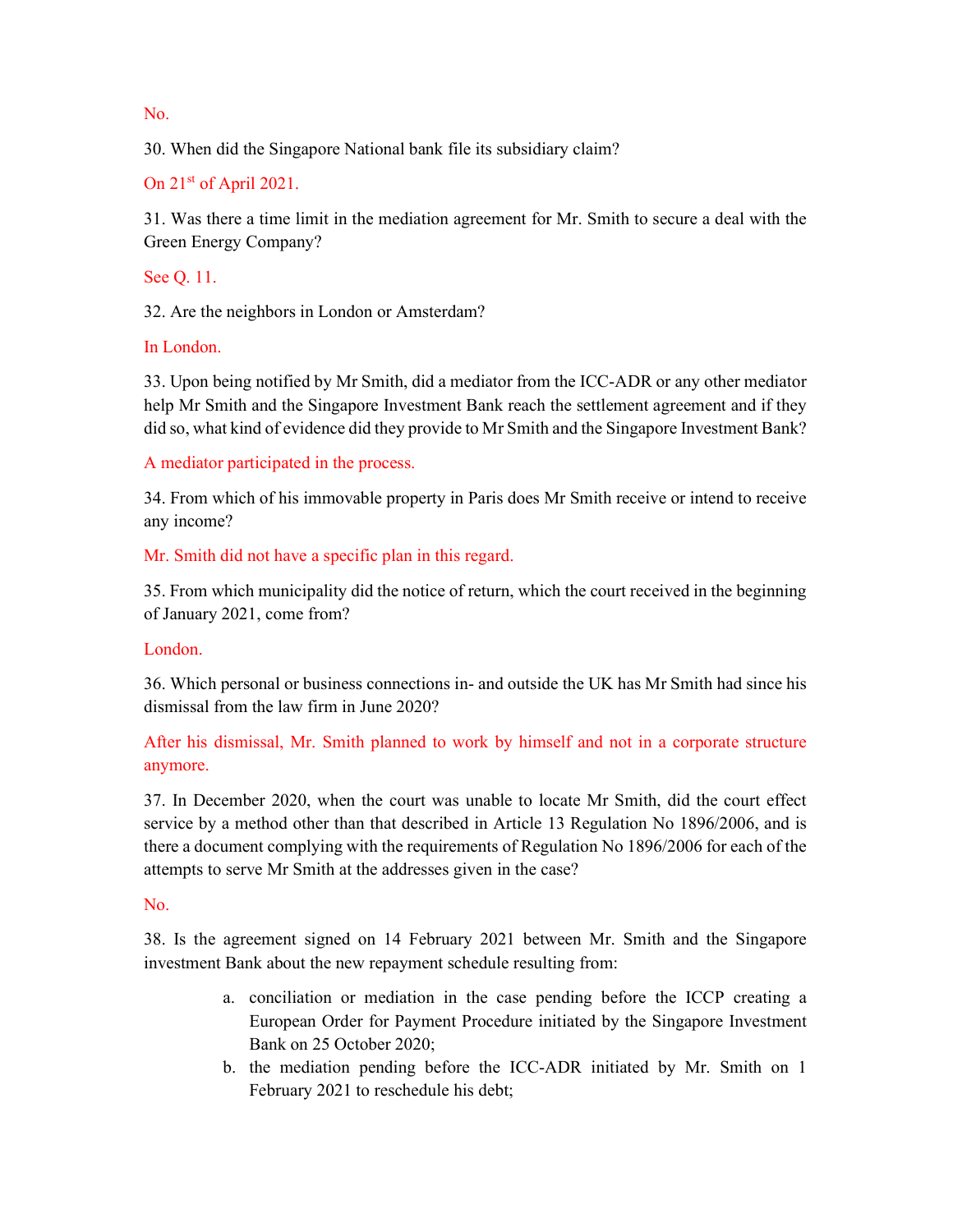c. an amicably negotiation between Mr. Smith and the Singapore investment Bank outside of any institution.

### See Q.18.

39. Is there a period foreseen in the agreement within which the refunding through GEP had to be obtained? And if so, what is this period?

## See Q. 11.

40. Did the parties make a choice of law in the settlement agreement of 14 February 2021?

The parties chose the laws of Switzerland as completely neutral.

41. In case the answer to question 38 is not option a, was the ICCP aware of the agreement between the Bank and Mr. Smith at the time it was concluded?

No, ICCP was not aware of the agreement between the Bank and Mr. Smith.

42. Was Mr. Smith employed and acting as a solicitor when advising and assisting 'wealthy businesspeople' to invest profits in NGO's?

## Yes, Mr. Smith was acting as a solicitor.

43. With the present request for clarifications the "Red Foxes" team would like to address the bench on the issue of the nature of the International Commercial Courts of Paris. In particular, it is requested whether the ICCP has the nature of an arbitral tribunal. The final decision of the arbitral tribunal would therefore be an arbitral award, following the rules of international arbitration.

## This is up to the parties to argue.

44. With the following request for clarifications, the "Red Foxes" Team would like to address the bench on the issue regarding the amount of money requested by the Singapore Investment Bank in the European Order for Payment. In particular, it is requested whether the Bank claimed for the whole amount of the loan (deducted the amount of the instalments already paid), or only the amount of the three late instalments. This information is legally significant in order to understand the scope and the content of both the European Order for Payment, and the subsidiary claim. As three instalments have fallen due on 25th October 2020 and Mr Smith was unable to pay them, the European Order for Payment could relate to that specific amount. On the other hand, it is mentioned in the case that "the Bank declared the credit premature" when initiating the European Order for Payment proceedings on 25th October 2020. This expression could lead to the assumption that the Bank intends to target the whole credit amount and not only the amount of the three unpaid instalments. The relevance of this information is related both to the content of the settlement agreement concluded in the mediation (a), and to the nature of the subsidiary claim filed by the Bank (b).

## The Bank requested European Order for Payment for the whole unpaid amount of the Credit.

45. With the present request for clarifications the "Red Foxes" team would like to address the bench on the issue regarding Mr. Smith's professional activity. The common core of all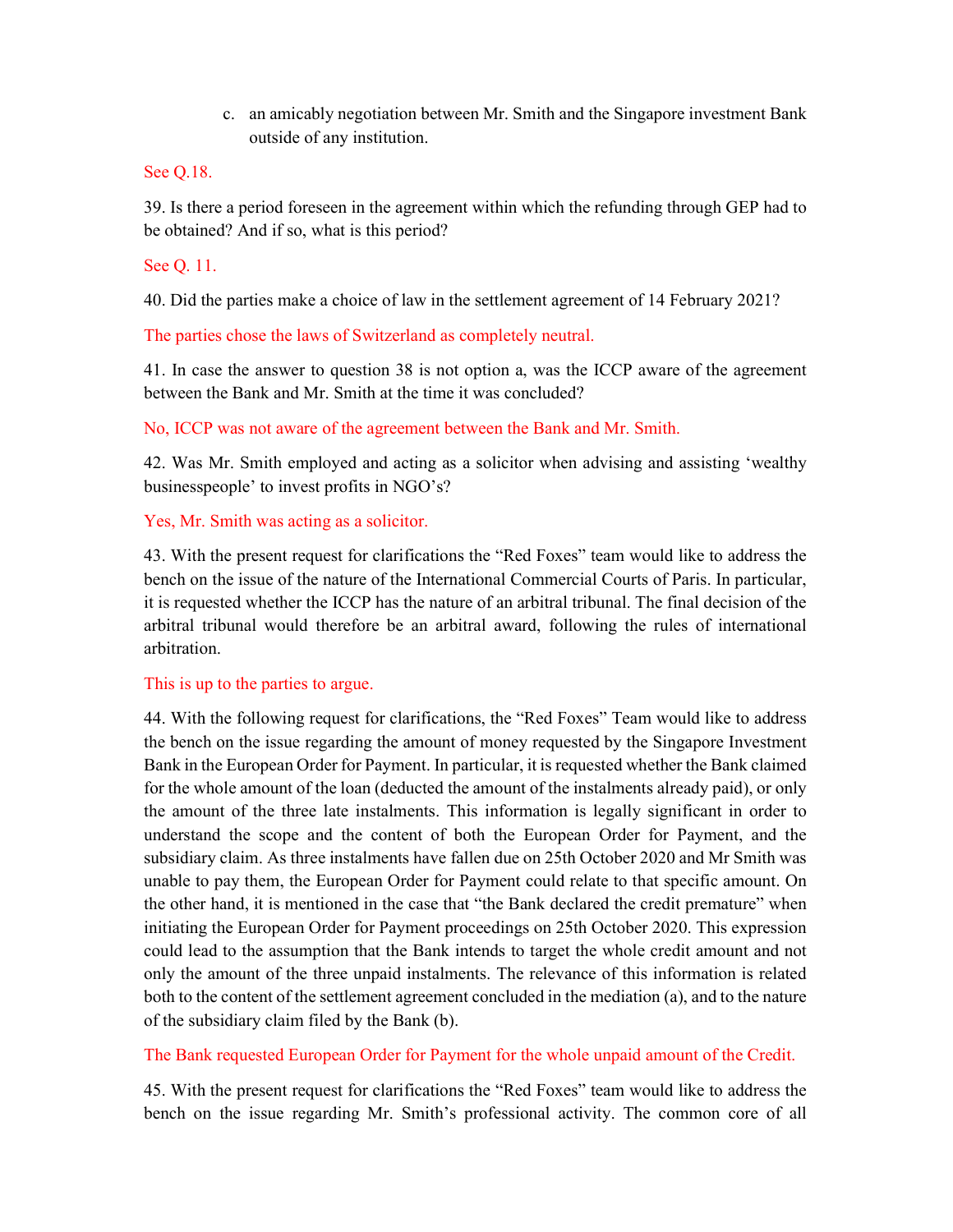different definitions of "consumer" is that a consumer shall be defined as a natural person, who is acting outside the scope of an economic activity (e. g. trade, business, craft, profession). The conclusion of the credit contract in order to finance Mr. Smith's project could be seen as part of an economic activity if Mr. Smith's objective was to earn money by "making the space available". In the case it is only stated that Mr. Smith intends to participate in the carbonneutral multifunctional office space project, and, in frame of this project, "to make the space available" to NGOs looking for temporary workspace. Should this phrasing be interpreted to state that Mr Smith intends to rent the space to have profits, or should it be understood in the sense that he wants to provide the space to NGOs for free?

#### It is up to the parties to argue.

46. With the present request for clarifications, the "Red Foxes" team would like to address the bench on the issue of the mortgage on the apartments. It is requested whether the mortgage provided in the loan agreement should be considered as valid. Indeed, mortgages are in general subject to additional formal requirements other than being concluded in written form. The case does not state that Mr Smith and the bank followed any further formalities in that regard, except for the clause included in the loan agreement.

## The mortgages were valid and served as security for the credit. Nevertheless, the Bank requested issuance of European Order for Payment.

47. With the present request for clarifications, the "Red Foxes" team would like to address the bench on the issue of the habitual residence of Mr. Smith. Before June 2020 Mr. Smith was working in a law firm based in London being a UK citizen, which leads to the assumption that also his habitual residence was in the UK before June 2020. After being fired from the law firm, it is possible to assume that Mr Smith's centre of main interests moved to Paris, where the ten apartments are located and where Mr. Smith decided to locate his favourable court regarding the credit contract.

## Upon his dismissal from the law firm in the UK, Mr. Smith visited his sister and then returned to his lodgings in London attempting to start his own legal practice.

48. What is a Notice of Return and what entails? It is not clear the importance of this notice relating to the service of the EOP.

The Notice of Return has the meaning set out in Regulation (EC) No 1393/2007 of the European Parliament and of the Council of 13 November 2007 on the service in the Member States of judicial and extrajudicial documents in civil or commercial matters (service of documents), and repealing Council Regulation (EC) No 1348/2000.

49. When was the credit contract concluded between the parties? We need to know in order to assess whether or not Mr. Smith paid each installment diligently and his insolvence started only in July and August 2020 due to Covid.

Mr. Smith paid each installment diligently until July 2020.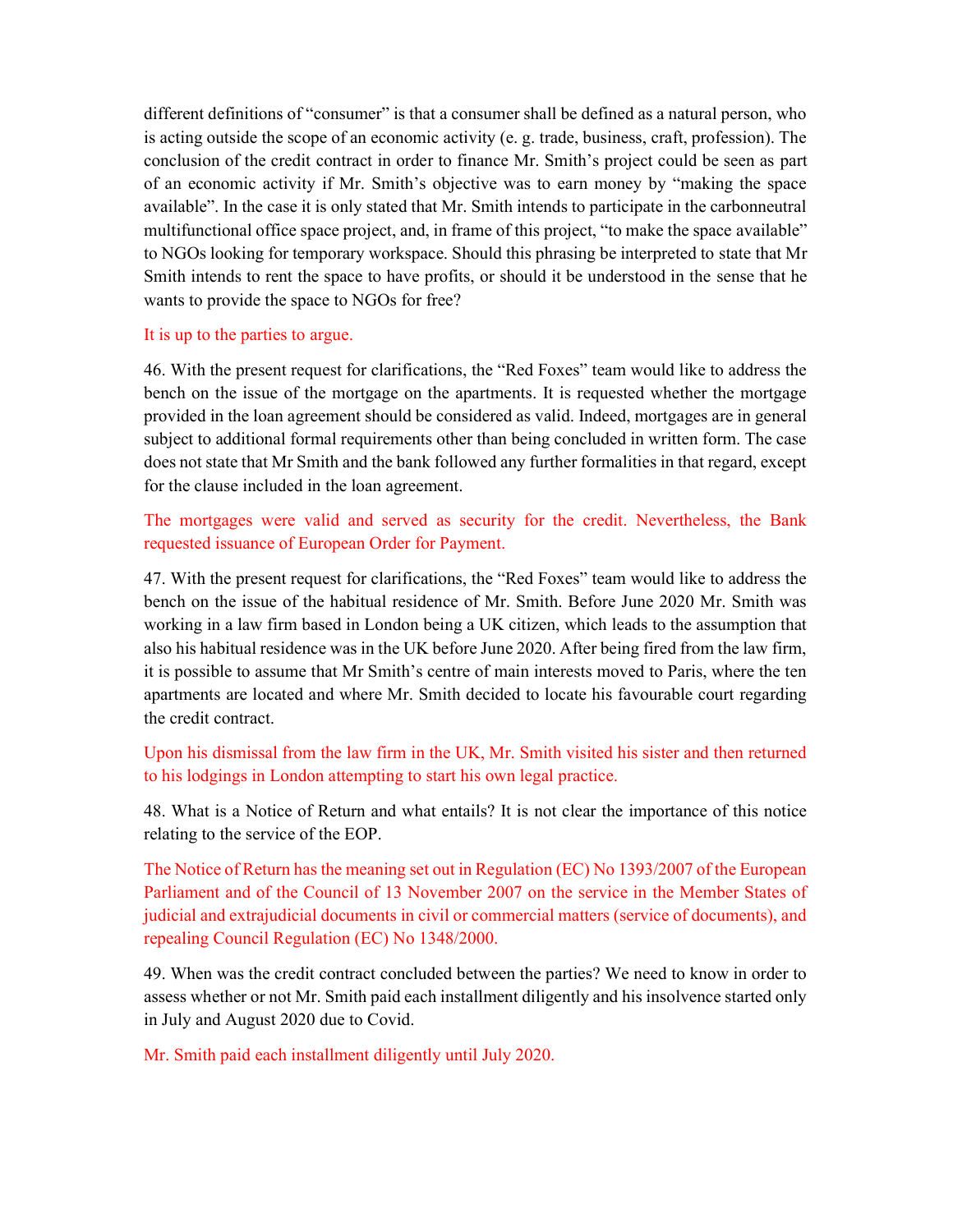50. When Mr. Smith paid the Eur 500.000 installment according to the settlement agreement? It is important to know in order to assess whether or not the Bank legitimately resumed the EOP enforcement. In facts, it is not disclosed if Mr. Smith was late by March 15.

Mr. Smith paid the EUR 500.000 installment for February.

51. Did transmitting agency (France) communicate with receiving agency (UK) in accordance with Regulation (EC) No. 1393/2007?

Yes, during the failed attempt for service in December 2020.

52. Did French bailiff serve the European payment order via Messenger (on January 29, 2021)?

Yes.

53. Did Singapore Investment Bank, as a creditor, mark in its application for issuance of European payment order the criteria upon which the jurisdiction of court in Paris should be established?

They marked code 14, but did not indicate anything more.

54. Who did sign the loan contract first – did the Bank sign the loan contract first and then send it to Mr. Smith who changed the prorogation clause (by his pen) and thereafter signed the contract?

The Banks sent a draft and Mr. Smith, after changing the dispute resolution clause, signed it first.

55. Has Mr. Smith changed his (habitual) residence after the conclusion of loan contract?

No.

56. Does the deal of financial assistance between Mr. Smith and Singapore Green Building fall through because of Covid implications?

No, the interest rates of the Singapore Investment Bank were simply better.

57. Can the Mortgage Credit be considered to be 'Eurohypothec'?

Yes.

58. We wish to inquire some more information about mr. Smith's habitual residence, the case facts mention that mr. Smith is a sollicitor in the UK and Singapore, however he obtained a loan in Singapore of which we can derive that he is also habitual resident in Singapore?

Mr. Smith often traveled to Singapore on business.

59. In addition, the case facts regarding the conclusion of the contract are vague. Mr. Smith contacted the bank and the Bank said that in the future the ICCP would be considered but there is no explicit agreement on the ICCP, for the specific case between Smith and the Bank.

It is up to the parties.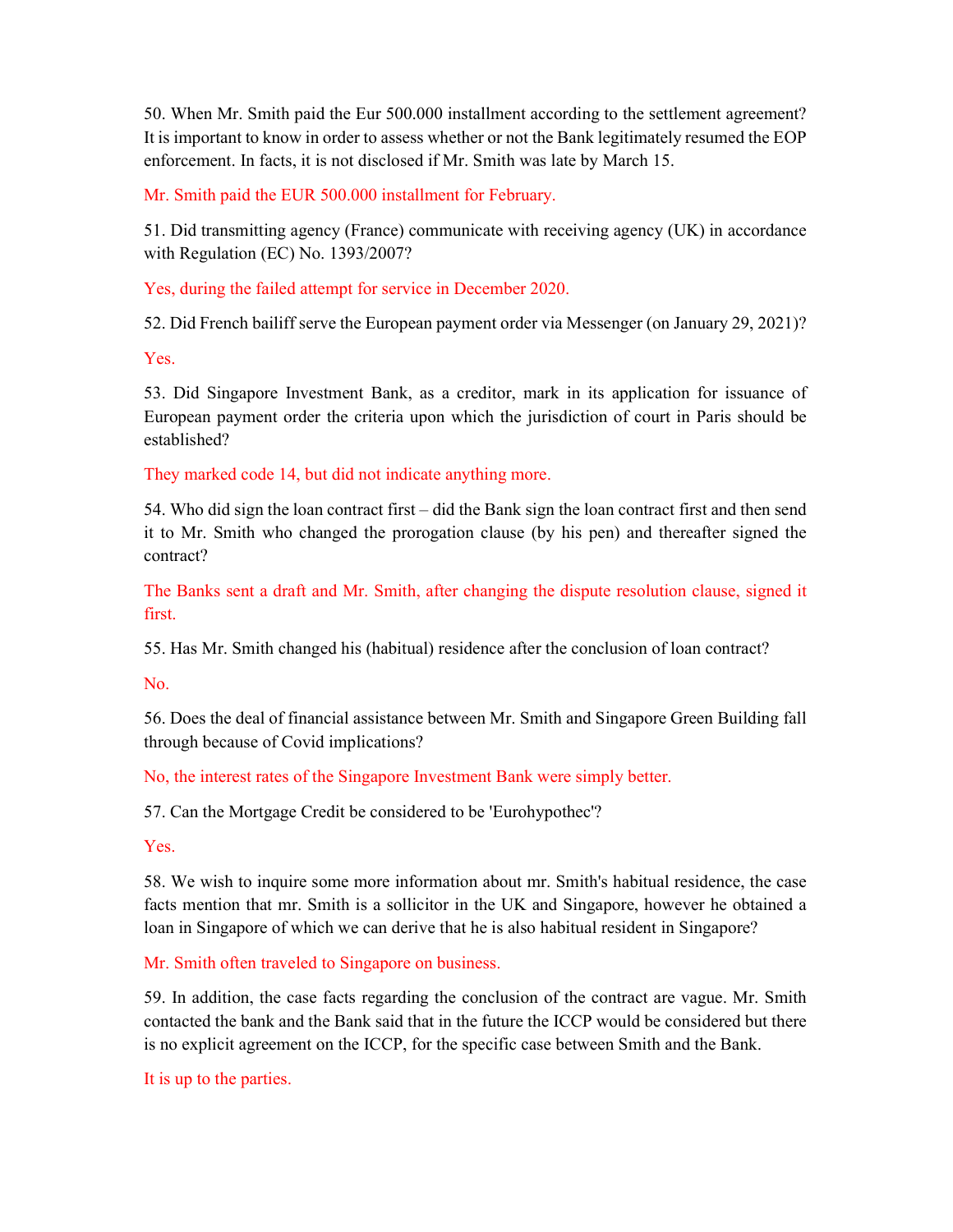60. We ask for confirmation that Mr. Smith's domicile and residence are in the United Kingdom, considering that he holds English citizenship, has practiced in this State as a solicitor and the contact details in the credit contract with the Defendant refer to England. Doubts have arisen in this regard due to Mr. Smith's dismissal in June 2020 and the inability to locate him in this state since December 2020 and in January 2021 for the EOP notification.

## Mr. Smith was visiting his sister after his dismissal in June 2020.

61. Another doubt arises about the jurisdiction. Is it possible to jointly address the first and second questions? It seems possible to answer affirmatively as, even if in the first question the jurisdiction regards an aspect of admissibility of the application for review filed by Mr. Smith and in the second question concerns the bank's claim, they have the same reasonings.

## Mr. Smith's domicile shall be determined based on the facts of the case.

62. A query occurs in connection with question 5 whether Article  $67(1)$  of the Withdrawal Agreement applies instead of Article 67(2). The answer should be negative, according to our view of the facts, since the legislation lacks any reference to "the recognition and enforcement of judgments, decisions, authentic instruments, court settlements and agreements" and only the notion of "actions that are related to such legal proceedings" is present, which in our opinion is not applicable in this case.

Question 5 relates to possible recognition and enforcement of the subsidiary claim filed on  $21<sup>st</sup>$ of April 2021. The rest is up to the parties to argue.

63. Had Mr. Smith expressly accepted electronic means as a method of service in advance?

No.

64. Had the Court served or attempted to serve Mr. Smith by other means before serving him via his Facebook profile Messenger?

## Yes, the Court tried to serve Mr. Smith in December 2020.

65. Had the Court verified that the Facebook profile used to serve the order to the Claimant is actually that of Mr. Smith's, that it is active and that Mr. Smith uses it regularly?

The Court verified that the profile is active and used regularly, but John Smith is a common name and Mr. Smith did not enter any date of birth visible on his profile.

66. Had the Singapore Investment Bank formally requested payment from Mr. Smith for the due installments or had tried any kind of communication with its client seeking the payment of the outstanding debt before declaring the credit overdue and applying for the European Order for Payment? If this were the case, under what terms did the Bank so and by what channel said communication was sent to the Claimant? What was Mr. Smith's reply to the Bank, if any?

## The Bank sent an email to Mr. Smith on the address previously known to the bank.

67. Kindly confirm whether the Credit Contract between Mr Smith and the Singapore Investment Bank contains any specific provision regarding the governing law of the credit. Was